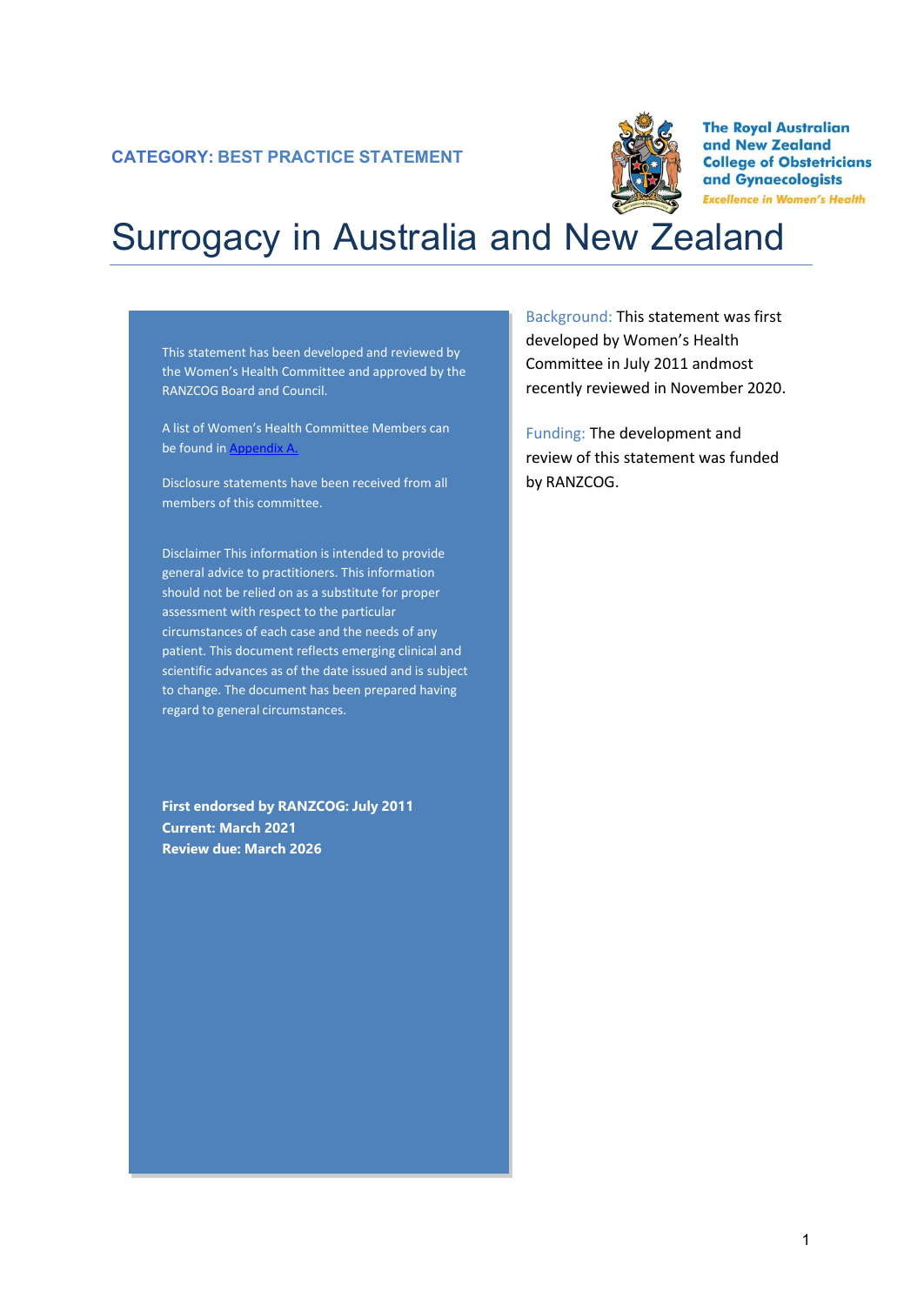- 1. Surrogacy. The first surrogate pregnancy following IVF conception was reported in the USA in 1985.  $^{1}$  Since then, many countries around the world have allowed surrogacy while others have not.
- 2. Gestational surrogacy. This involves the surrogate acting as a "gestational carrier". Embryos are createdby in vitro fertilisation (IVF) techniques using the sperm and oocytes of the intended parents or donors and the resulting embryos are transferred to the uterus of the surrogate. The pregnancy outcome for babies has been comparable or better than standard IVF pregnancies. [2-5](#page-2-0) Follow up of the experience of the commissioning parents  $\overset{6}{\,}$ [, a](#page-2-1)nd surrogate mothers  $^{7,8}$  $^{7,8}$  $^{7,8}$  has been generally favourable. There is limited reported long term follow up of the surrogate mothers and even less of babies born to date.  $9-11$
- 3. Legislation regarding surrogacy varies across jurisdictions. Each State in Australia, the A.C.T and New Zealand have their own laws. There is no legislation regulating surrogacy in the Northern Territory. It isessential that practitioners are aware of the legislation that applies in the jurisdiction in which they practice. Uniformity and clarity of legislation would benefit both health practitioners and the women forwhom they care.

While altruistic surrogacy in general is allowed and "commercial" surrogacy is not, the regulation of this practice varies across jurisdictions and in some jurisdictions regulatory approval is required.

- 4. Surrogacy may allow people who are otherwise unable to conceive or carry a child to realise their desire to become parents. People for whom it may be appropriate include:
	- Women for whom the uterus is the cause of their infertility or inability to carry a pregnancy (e.g.previous hysterectomy, Asherman's syndrome or müllerian agenesis).
	- Women with certain medical conditions, such as severe heart disease, which might threaten the life of the woman should she become pregnant, provided she is considered fit enough to look after the child after birth and her life expectancy is reasonable.
	- Surrogacy has also been used successfully for women with multiple miscarriage or repeated failure of IVF. Expert opinion should be sought in these circumstances.
	- Same sex male couples.
- 5. The issues involved in surrogate pregnancy are complex and expert counselling regarding the legal, social/ethical and psychological dimensions will be required for the involved parties.

RANZCOG members may become involved with any or all of the following areas: pre-pregnancy counselling, evaluation of fertility, management of the IVF cycle and the management of the pregnancyand delivery.

Pre-pregnancy counselling of the surrogate should occur as per RANZCOG guidelines (see link below).In particular, the surrogate would need advice regarding lifestyle and medical issues which could affectthe pregnancy outcome, and medical risks to which she will be exposed by the pregnancy, so that she may give informed consent to participate. The usual treatment and professional obligations will also apply, including informed consent of all parties.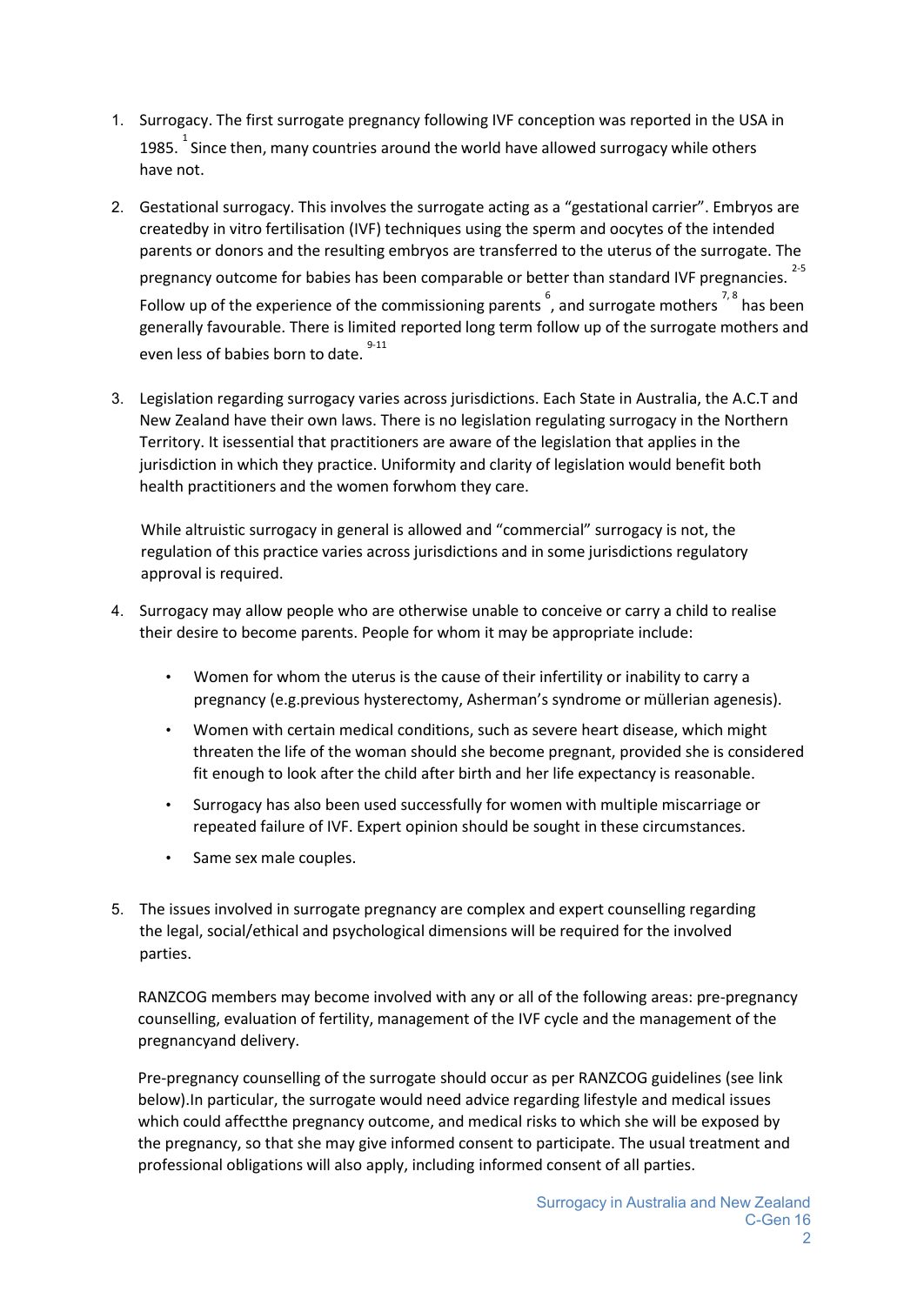6. Those establishing a surrogacy service would be prudent to consider protocols of management u[s](#page-2-5)ed at centres which have established surrogacy programs<sup>,  $12-14$ </sup> with regard to protocols of management - medically, legally, and psychologically before, during and after a surrogate pregnancy. The status of approval by an independent ethics committee, and the inclusion of a cooling off period after approval and before proceeding have merit.

## **References**

- 1. Utian WH, Sheean L, Goldfarb JM, Kiwi R. Successful pregnancy after in vitro fertilization andembryo transfer from an infertile woman to a surrogate. The New England journal of medicine. 1985;313(21):1351-2.
- <span id="page-2-0"></span>2. Dermout S, van de Wiel H, Heintz P, Jansen K, Ankum W. Non-commercialsurrogacy: an account of patient management in the first Dutch Centre for IVF Surrogacy, from 1997 to 2004. Human reproduction. 2010;25(2):443-9.
- 3. Marrs RP, Ringler GE, Stein AL, Vargyas JM, Stone BA. The use of surrogate gestational carriers for assisted reproductive technologies. American journal of obstetrics and gynecology. 1993;168(6 Pt 1):1858-61; discussion 61-3.
- 4. Parkinson J, Tran C, Tan T, Nelson J, Batzofin J, Serafini P. Perinatal outcome after in-vitro fertilization-surrogacy. Human reproduction. 1999;14(3):671-6.
- 5. Serafini P. Outcome and follow-up of children born after IVF-surrogacy. Human reproductionupdate. 2001;7(1):23-7.
- <span id="page-2-1"></span>6. MacCallum F, Lycett E, Murray C, Jadva V, Golombok S. Surrogacy: The experience of commissioning couples. Human reproduction. 2003;18(6):1334-42.
- <span id="page-2-2"></span>7. Blyth E. "i wanted to be interesting. i wanted to be able to say 'i've done something interesting withmy life'": Interviews with surrogate mothers in britain. Journal of Reproductive and Infant Psychology. 1994;12(3):189-98.
- <span id="page-2-3"></span>8. Jadva V, Murray C, Lycett E, MacCallum F, Golombok S. Surrogacy: the experiences of surrogate mothers. Human reproduction. 2003;18(10):2196-204.
- <span id="page-2-4"></span>9. Ethics Committee of the American Society for Reproductive Medicine. Consideration of thegestational carrier: a committee opinion. Fertility and Sterility 2013;99(7):1838-41.
- 10.Golombok S, Blake L, Casey P, Roman G, Jadva V. Children born through reproductive donation: a longitudinal study of psychological adjustment. Journal of child psychology and psychiatry, and allied disciplines. 2013;54(6):653-60.
- 11.Jadva V, Blake L, Casey P, Golombok S. Surrogacy families 10 years on: relationship with the surrogate, decisions over disclosure and children's understanding of their surrogacy origins. Human reproduction. 2012;27(10):3008-14.
- <span id="page-2-5"></span>12.Appleton T. Surrogacy. Current Obstetrics and Gynaecology. 2001;11(4):256-7.
- 13.Brinsden PR. Gestational surrogacy. Human reproduction update. 2003;9(5):483-91.
- 14.Devine B. An overview of surrogacy in Australia. O&G magazine. 2010;12(3):38-9.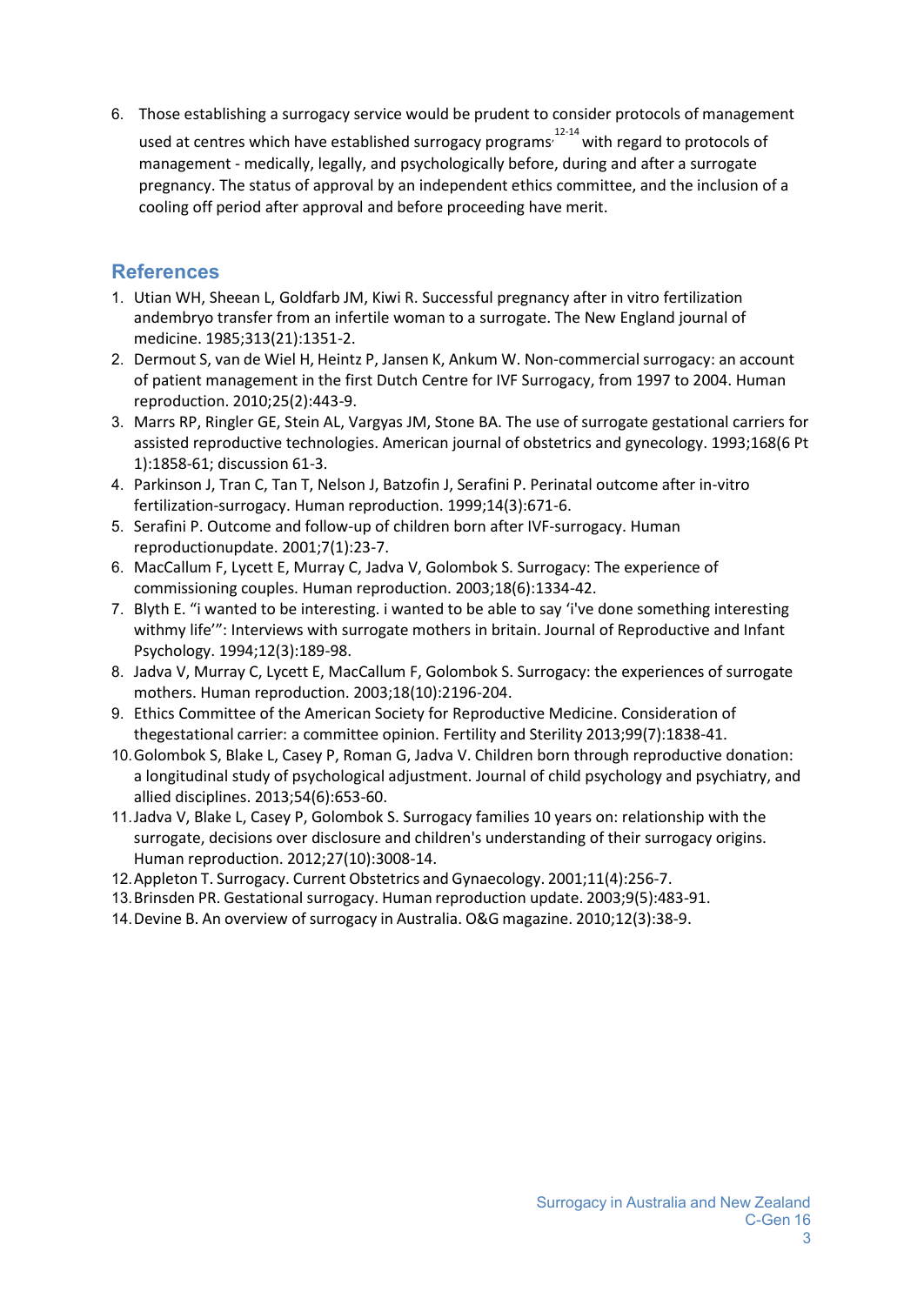# **Links to other College statements**

[Evidence-based](https://www.ranzcog.edu.au/RANZCOG_SITE/media/RANZCOG-MEDIA/Women%27s%20Health/Statement%20and%20guidelines/Clinical%20-%20General/Evidence-based-medicine%2C-Obstetrics-and-Gynaecology-(C-Gen-15)-Review-March-2016.pdf?ext=.pdf) medicine, obstetrics and gynaecology (C-Gen 15)

Consent and provision of [information](https://ranzcog.edu.au/statements-guidelines/general/consent-provision-information-patient) to patients in Australia regarding proposed treatment (C-Gen 02a)

[Consent and provision of information to patients in New Zealand regarding proposed treatment](https://ranzcog.edu.au/statements-guidelines/general/consent-and-provision-of-information-to-patients-i)  [\(C-Gen](https://ranzcog.edu.au/statements-guidelines/general/consent-and-provision-of-information-to-patients-i)[02b\)](https://www.ranzcog.edu.au/RANZCOG_SITE/media/RANZCOG-MEDIA/Women%27s%20Health/Statement%20and%20guidelines/Clinical%20-%20General/Consent-and-provision-of-information-NZ-(C-Gen-2b)-Review-March-2016.pdf?ext=.pdf)

[Pre-pregnancy](https://ranzcog.edu.au/statements-guidelines/obstetrics/pre-pregnancy-counselling-(c-obs-3a)) Counselling (C-Obs 3a)

Routine Antenatal Assessment in the absence of pregnancy [complications](https://ranzcog.edu.au/statements-guidelines/obstetrics/routine-antenatal-assessment-in-the-absence-of-pre) (C-Obs 03b)

# **Patient information**

A range of RANZCOG Patient Information Pamphlets can be ordered via: [https://www.ranzcog.edu.au/Womens-Health/Patient-Information-Guides/Patient-Information-](:%20https:/www.ranzcog.edu.au/Womens-Health/Patient-Information-Guides/Patient-Information-Pamphlets)**[Pamphlets](:%20https:/www.ranzcog.edu.au/Womens-Health/Patient-Information-Guides/Patient-Information-Pamphlets)**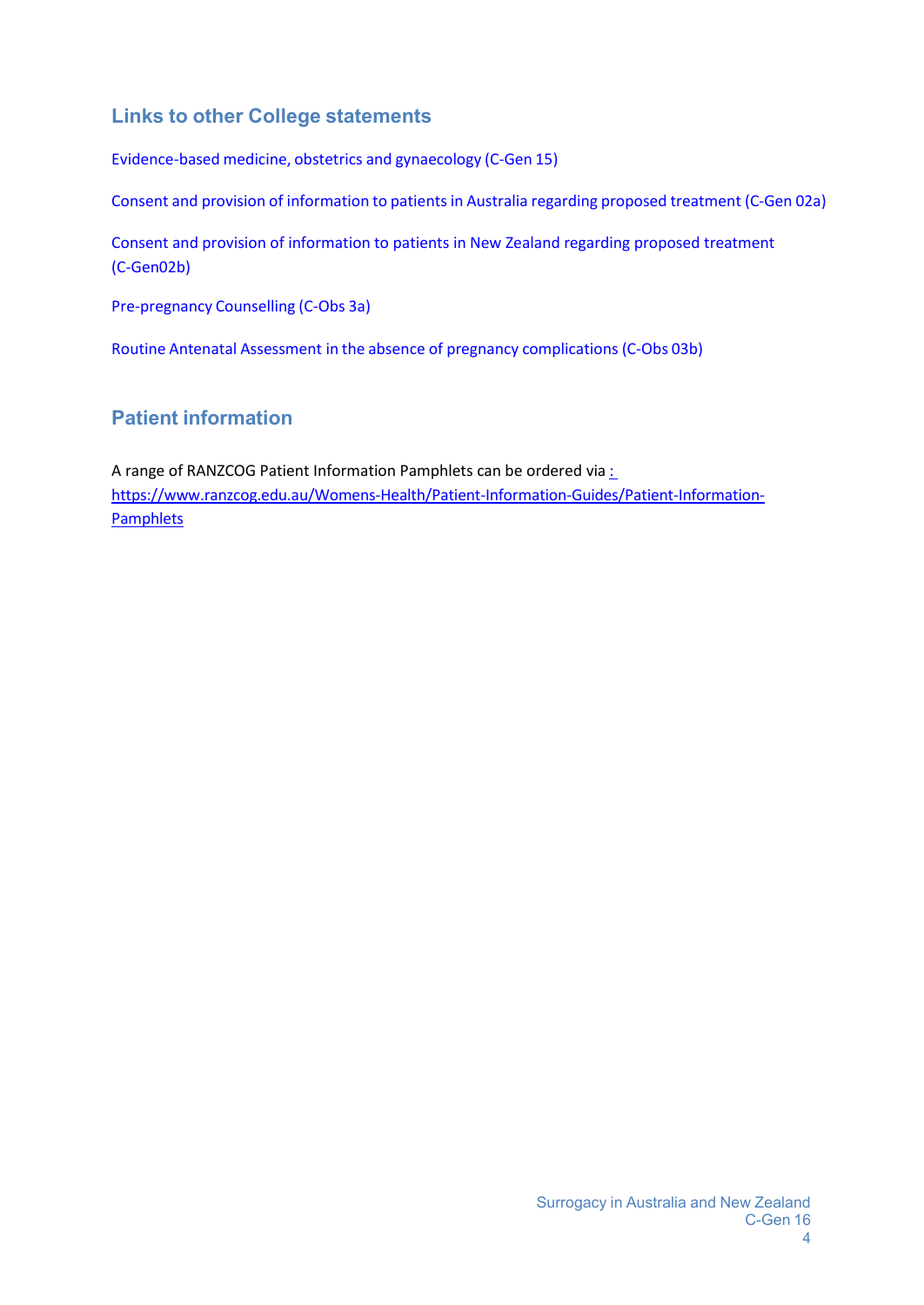# **Appendices**

Appendix A Women's Health Committee Membership

| <b>Name</b>                       | <b>Position on Committee</b>          |
|-----------------------------------|---------------------------------------|
| Professor Yee Leung               | <b>Chair and Board Member</b>         |
| Dr Gillian Gibson                 | Deputy Chair, Gynaecology             |
| Dr Scott White                    | Deputy Chair, Obstetrics              |
| Associate Professor Ian Pettigrew | Member and EAC Representative         |
| Dr Kristy Milward                 | <b>Member and Councillor</b>          |
| Dr Will Milford                   | <b>Member and Councillor</b>          |
| Dr Frank O'Keeffe                 | <b>Member and Councillor</b>          |
| <b>Professor Sue Walker</b>       | Member                                |
| Dr Roy Watson                     | <b>Member and Councillor</b>          |
| Dr Susan Fleming                  | <b>Member and Councillor</b>          |
| Dr Sue Belgrave                   | <b>Member and Councillor</b>          |
| Dr Marilyn Clarke                 | <b>ATSI Representative</b>            |
| Associate Professor Kirsten Black | Member                                |
| Dr Thangeswaran Rudra             | Member                                |
| Dr Nisha Khot                     | Member and SIMG Representative        |
| Dr Judith Gardiner                | Diplomate Representative              |
| Dr Angela Brown                   | Midwifery Representative, Australia   |
| Ms Adrienne Priday                | Midwifery Representative, New Zealand |
| Ms Ann Jorgensen                  | <b>Community Representative</b>       |
| Dr Rebecca Mackenzie-Proctor      | <b>Trainee Representative</b>         |
| Dr Leigh Duncan                   | Maori Representative                  |
| Prof Caroline De Costa            | Co-opted member (ANZJOG member)       |
| Dr Christine Sammartino           | Observer                              |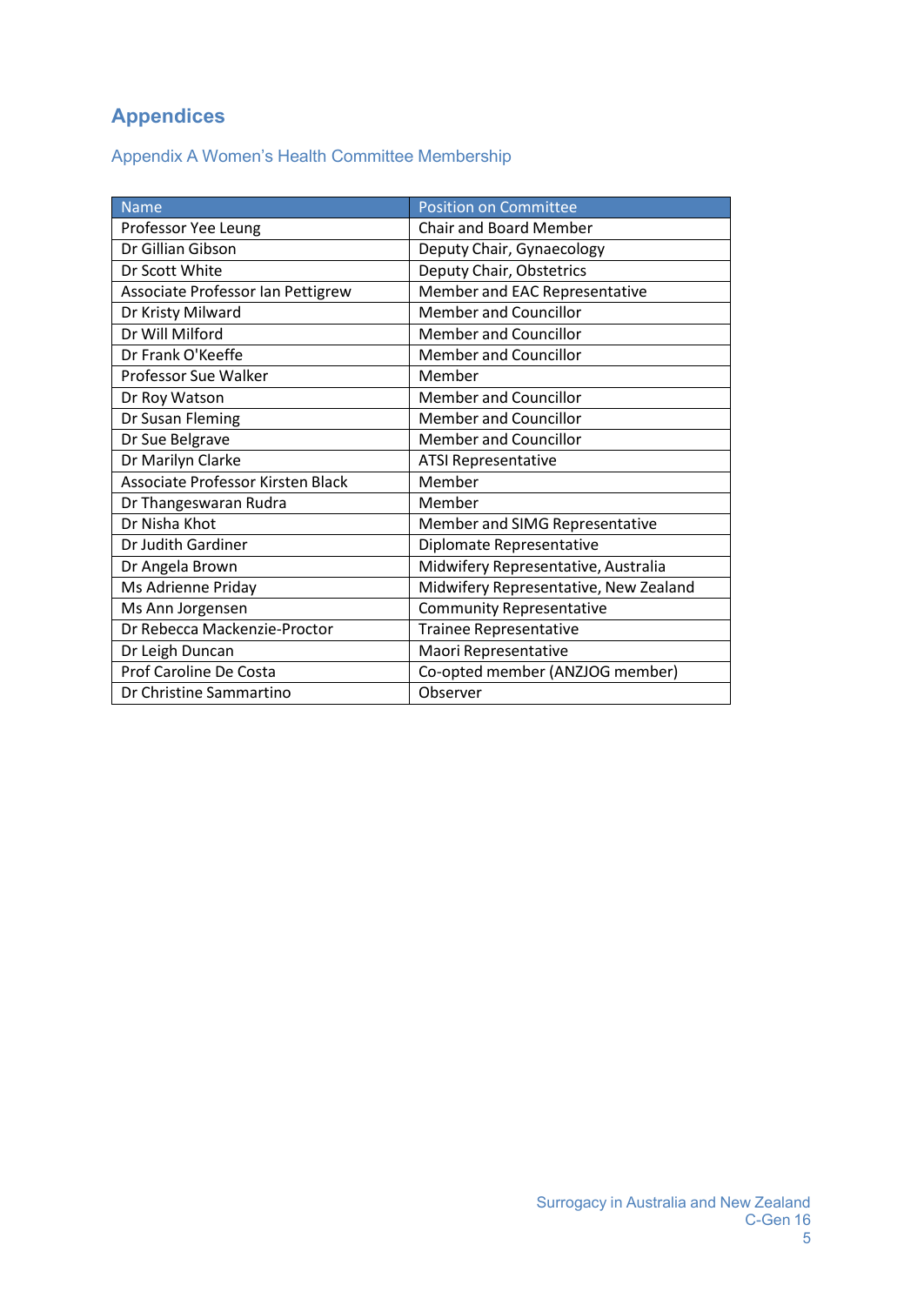### Appendix B Overview of the development and review process for this statement

#### *i. Steps in developing and updating this statement*

This statement was originally developed in July 2011 and was most recently reviewed in February 2021. The Women's Health Committee carried out the following steps in reviewing this statement:

- Declarations of interest were sought from all members prior to reviewing this statement.
- Structured clinical questions were developed and agreed upon.
- An updated literature search to answer the clinical questions was undertaken.
- At the February 2021 teleconference committee meeting, the existing consensusbased recommendations were reviewed and updated (where appropriate) based on the available body of evidence and clinical expertise.

#### *ii. Declaration of interest process and management*

Declaring interests is essential in order to prevent any potential conflict between the private interests ofmembers, and their duties as part of the Women's Health Committee.

A declaration of interest form specific to guidelines and statements was developed by RANZCOG and approved by the RANZCOG Board in September 2012. The Women's Health Committee members were required to declare their relevant interests in writing on this form prior to participating in the review of this statement.

Members were required to update their information as soon as they become aware of any changes to their interests and there was also a standing agenda item at each meeting where declarations of interestwere called for and recorded as part of the meeting minutes.

There were no significant real or perceived conflicts of interest that required management during theprocess of updating this statement.